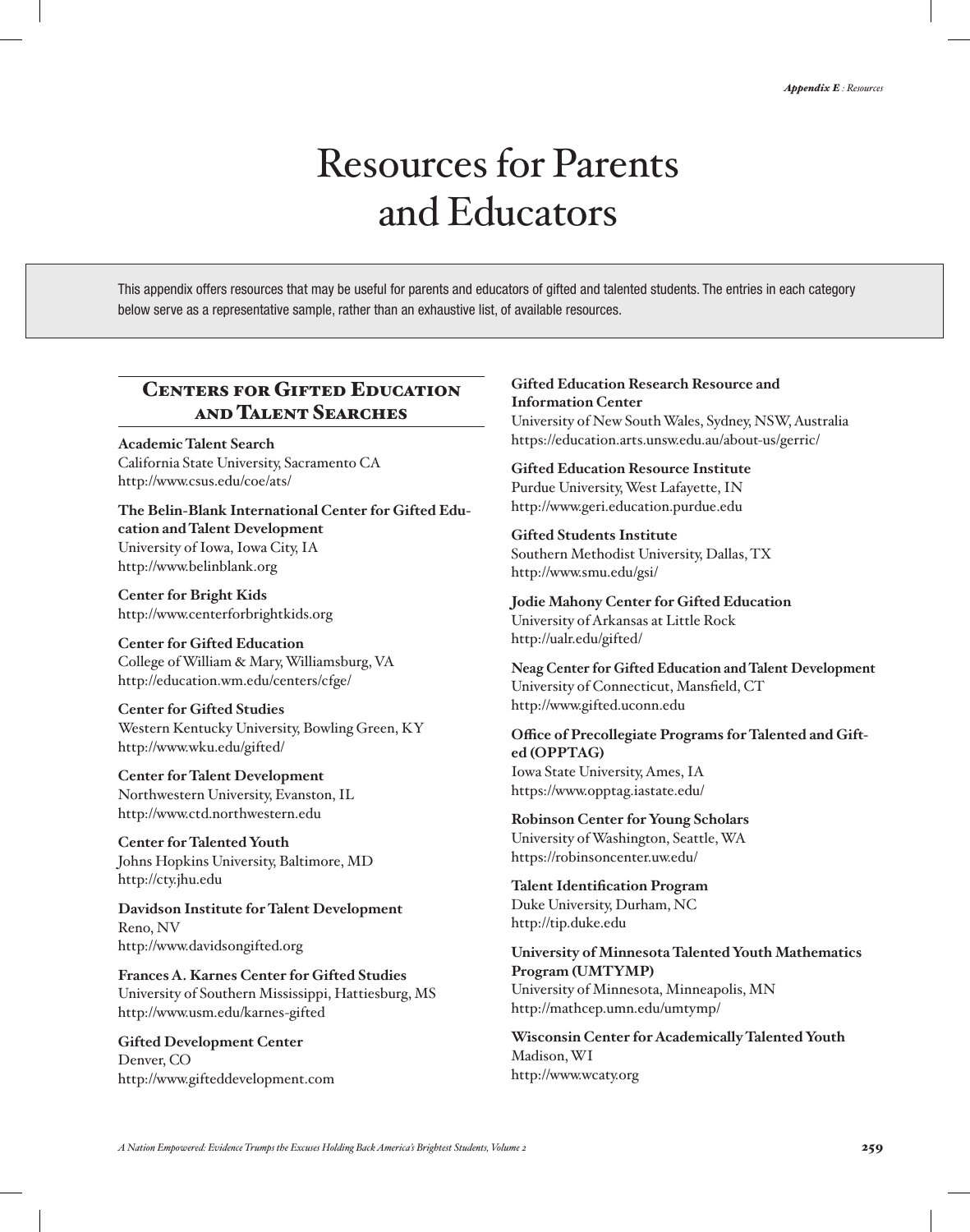# CONTESTS AND COMPETITIONS

#### **American Mathematics Competitions**

http://www.maa.org/math-competitions Offers a series of competitions, including American Mathematics Contest 8, 10, and 12; American Invitational Mathematics Exam; United States of America Mathematical Olympiad (USAMO).

#### **American Model United Nations International** http://www.amun.org/

## **American Regions Mathematics League (ARML)**

http://www.arml.com ARML is a national mathematics competition for high school students.

#### **American History Essay Contests**

http://www.dar.org/national-society/education/essay-contests

# **Destination Imagination (DI) Challenge Program**

http://www.destinationimagination.org/challenge-program Teams work together to solve their chosen challenge, and team solutions are assessed at regional, state, or country tournaments.

# **Future Problem Solving Program International (FPSPI)**

http://www.fpsp.org

FPSPI offers competitive and non-competitive activities in creative problem solving.

# **Intel Science Talent Search (Intel STS)**

https://student.societyforscience.org/intel-sts Intel STS is the nation's most prestigious science research competition for high school seniors. Students submit independent research projects and winners receive college scholarships.

# **Junior Science and Humanities Symposia** http://jshs.org/

JSHS is designed to challenge and engage students (Grades 9-12) in science, technology, engineering or mathematics (STEM). Individual students compete for scholarships and recognition by presenting the results of their original research efforts before a panel of judges and an audience of their peers. Opportunities for hands-on workshops, panel discussions, career exploration, research lab visits and networking are provided.

# **MATHCOUNTS**

#### http://www.mathcounts.org

MATHCOUNTS is a national competitive mathematics program for middle school students. Students can win scholarships and other prizes.

# **Math Day at the University of Nebraska-Lincoln (UNL)**

http://www.math.unl.edu/programs/mathday

UNL Math Day invites Nebraska high school students to participate in one individual and two team math competitions. Top prizes include scholarships to UNL. The University of Nebraska Lincoln also sponsors the

## **All Girls/All Math Summer Camp**

http://www.math.unl.edu/programs/agam for high school girls who have completed geometry.

## **Math League Contests**

http://www.mathleague.com

The Math League offers contests for students in grades four through 12.

# **Math Olympiads for Elementary and Middle Schools (MOEMS)**

#### http://www.moems.org/

The Olympiad Program includes a series of math problem solving contests for school-based teams of up to 35 students in grades four through eight. School math clubs can meet year-round to explore math topics and prepare for contests, which are offered monthly from November to March.

# **National Academic Quiz Tournaments (NAQT)**

http://www.naqt.com/index.html

NAQT organizes middle school, high school, community college and college national quiz bowl championships and provides a format for independent tournaments.

# **National Geographic Bee**

http://www.nationalgeographic.com/geobee/

The National Geographic Bee is open to schools with students in grades four through eight. School champions may qualify to participate in their state Bee, and state champions attend the national championship, where prizes include scholarships.

# **National History Day (NHD)**

http://www.nationalhistoryday.org

Students select an historical topic, conduct research, and develop a project representing their knowledge. Projects can be entered for judging at local, regional, state and national levels, and prizes include scholarships and internships.

# **National Merit Scholarship Program**

http://www.nationalmerit.org/nmsp.php High school students who take the Preliminary SAT/National Merit Scholarship Qualifying Test (PSAT/NMSQT) and meet published eligibility criteria are entered in the National Merit Program. Winners receive college scholarships.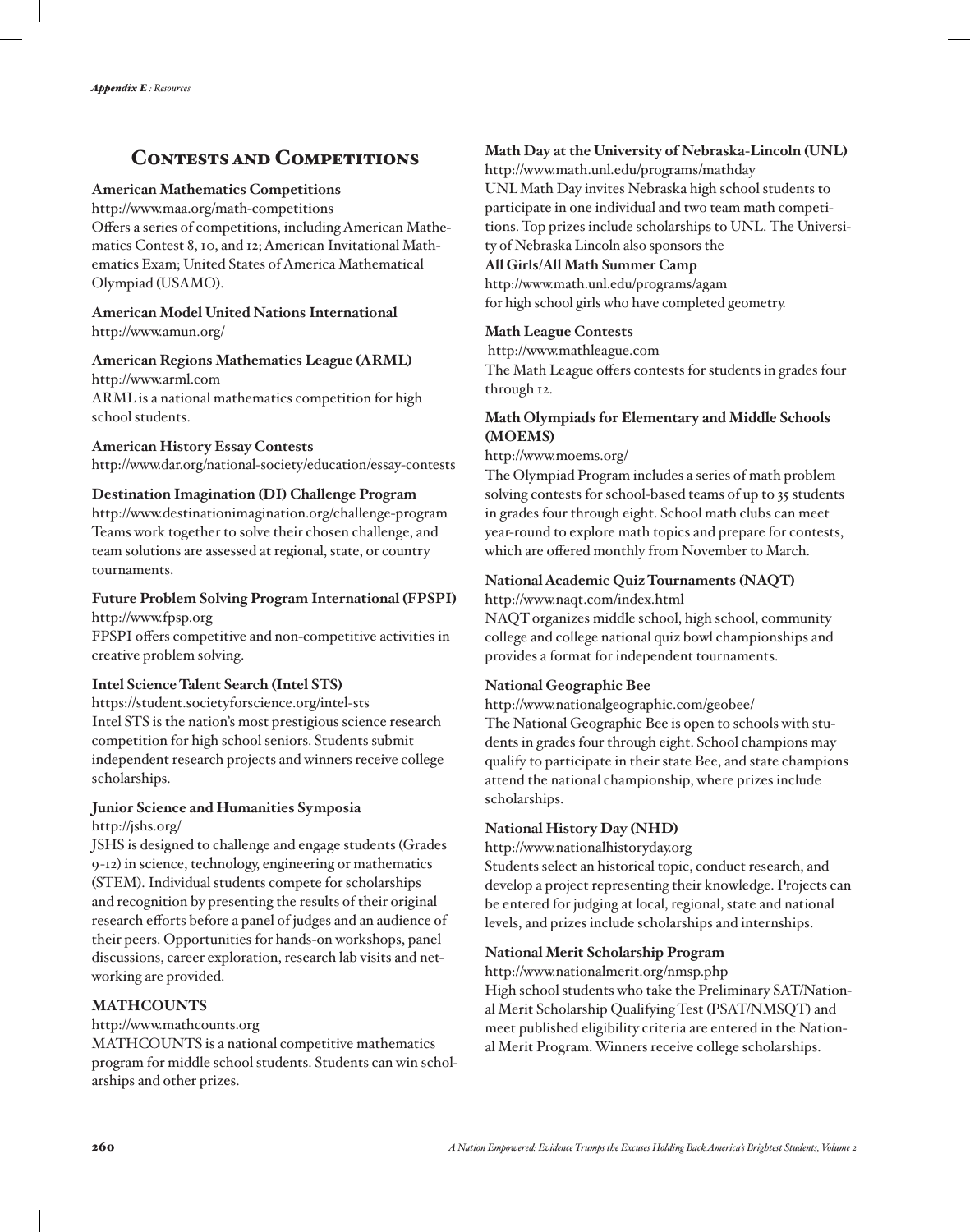#### **National Science Bowl**

#### http://science.energy.gov/wdts/nsb/

The National Science Bowl is an academic competition that tests students' science and math knowledge. Regional champions in middle school and high school divisions advance to the national championship.

#### **Odyssey of the Mind**

http://www.odysseyofthemind.com

Odyssey of the Mind invites students from kindergarten through college to form teams and solve a wide variety of creative problems. Competitions occur at local, state, and world levels.

#### **Science Olympiad**

#### http://soinc.org/

Science Olympiad offers programs for students in kindergarten through grade twelve. Competitions occur at regional, state, and national levels.

#### **Scholastic Art and Writing Awards**

#### http://www.artandwriting.org/

The nation's longest-running, most prestigious recognition initiative for creative teens, and the largest source of scholarships for young artists and writers.

#### **Scripps National Spelling Bee**

http://www.spellingbee.com

The Scripps National Spelling Bee program offers opportunities for schools to enroll in the program, develop and hold local contests, and send winners to the next levels of competition, culminating yearly in the National Spelling Bee.

#### **Tests of Engineering Aptitude, Mathematics and Science (TEAMS)**

http://teams.tsaweb.org

TEAMS is an annual one-day competition in which middle and high school students can apply their math and science knowledge to solve real-world engineering challenges.

#### **U.S. National Chemistry Olympiad (UNSCO)**

http://www.acs.org/content/acs/en/education/students/highschool/olympiad.html

The USNCO is a chemistry competition for high school students. The local competitions are open to all high school students, and nominees are selected to take the national exam. Top performers on the exam go on to the study camp, and four students are selected to represent the U.S. at the International Chemistry Olympiad.

#### **U.S. Physics Team**

http://www.aapt.org/physicsteam/

The American Association of Physics Teachers recruits, selects, and trains teams to compete in the International Physics Olympiad Competition. Schools can register high school students to participate in the local exam, and top scorers go on to take the USA Physics Olympiad Exam.

#### **U.S.A Mathematical Talent Search (USAMTS)**

#### http://www.usamts.org

The USAMTS is a free math contest open to all U.S. middle and high school students. The competition aspect of the program is secondary to the development of problem solving and math reasoning skills.

#### **United States Academic Decathlon (UASD)** http://usad.org/

The USAD is a scholastic competition for teams of high school students. Teams are made up of three "Honor" students (3.75-4.00 GPA), three "Scholastic" students (3.00- 3.749 GPA) and three "Varsity" students (0.00-2.999 GPA).

# Distance Learning

#### **Advanced Placement (AP) Program**

http://apcentral.collegeboard.com

AP courses are offered in many high schools nationwide. National examinations are given each May, and high scores earn college credit. Many states sponsor grants to pay for online AP courses if they are not offered in person.

#### **CTYOnline**

Center for Talented Youth, Johns Hopkins University http://cty.jhu.edu/ctyonline/index.html CTYOnline offers challenging courses for eligible students in grades Pre-K to 12. These courses are available year-round, and each student receives guidance, feedback, and evaluation from a CTY faculty member.

## **GIFTEDANDTALENTED.COM**

(formerly the Education Program for Gifted Youth [EPGY] at Stanford University) http://giftedandtalented.com Computer-based courses designed to meet the needs of advanced learners in grade K-12.

#### **Gifted LearningLinks**

Center for Talent Development, Northwestern University http://www.ctd.northwestern.edu/gll/

GLL offers challenging online courses for gifted and talented students in kindergarten through grade 12.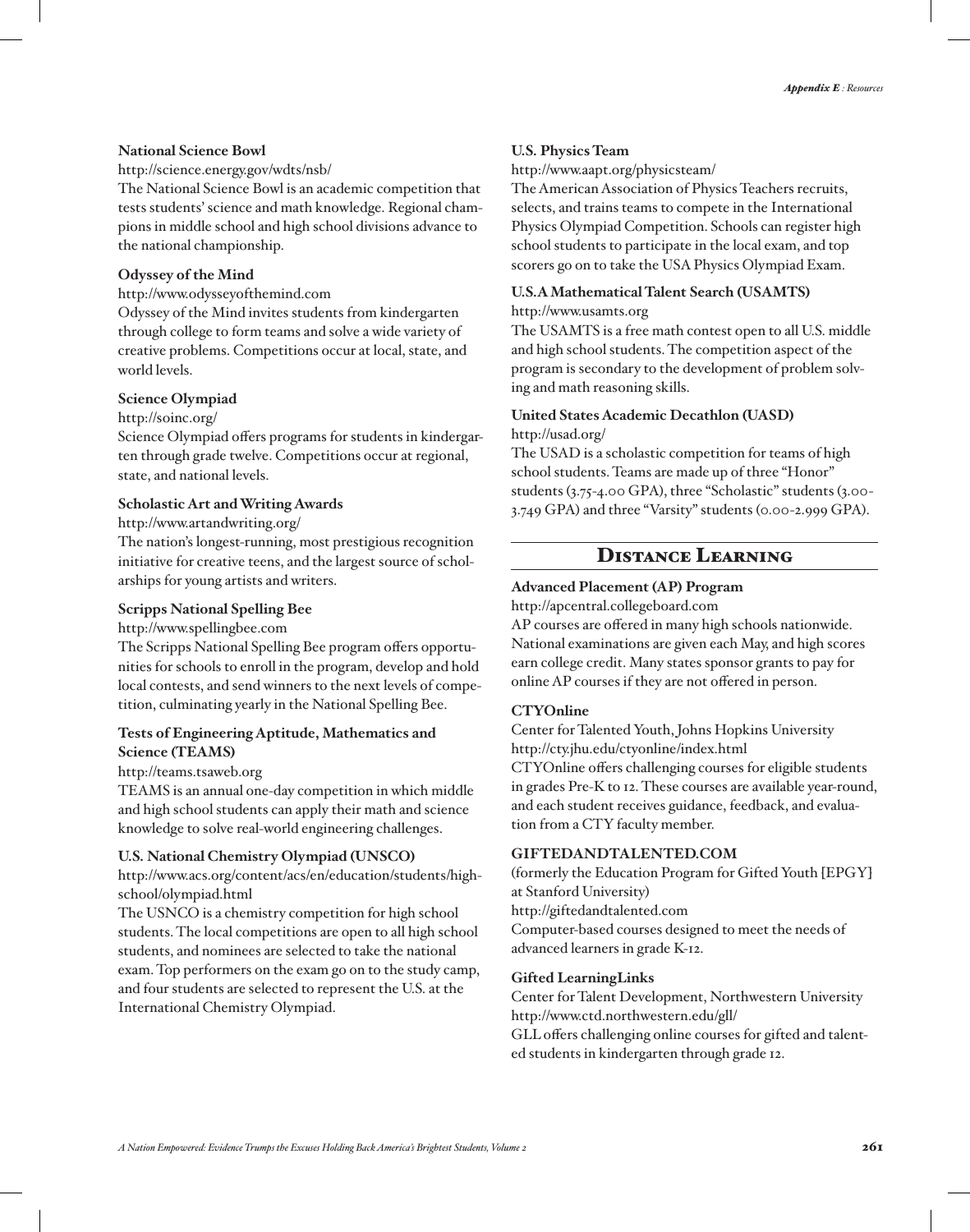## **Iowa Online Advanced Placement Academy (IOAPA)**

Belin-Blank Center, University of Iowa http://www.iowaapacademy.org Since 2001, IOAPA has offered access to Advanced Placement (AP) courses to all Iowa high school students, especially those in small and rural schools. The Belin-Blank Center has recently begin expanding the online AP learning program to schools outside of Iowa.

#### **University of Nebraska High School**

University of Nebraska

http://highschool.nebraska.edu

The University of Nebraska High School (UNHS) is an accredited school offering flexible, self-based online coursework. Students in any location may choose to enroll at UNHS full-time to earn a UNHS diploma, or they may transfer credits earned through UNHS to their local school.

# EARLY ENTRANCE TO College Programs

Below is a sample of early entrance to college programs. More information can be found in the Brody and Muratori chapter in *A Nation Empowered* (Vol. 2) and at http:// www.accelerationinstitute.org/Resources/early\_college.aspx and http://www.hoagiesgifted.org/early\_college.htm.

*Organizations marked with an \* are members of the National Consortium of Early College Entrance Programs.*

#### **Accelerated College Entrance**

California State University, Sacramento http://www.csus.edu/coe/ace/ For students in grades 11 and 12

#### **Advanced Academy of Georgia\***

University of West Georgia http://www.westga.edu/~academy/ For students in grades 11 and 12

# **Bard College at Simon's Rock\***

http://www.simons-rock.edu/ For students who have completed 10<sup>th</sup> grade

#### **Boston University Academy\***

http://www.buacademy.org For students in grades nine through 12

#### **The Clarkson School\***

Clarkson University http://www.clarkson.edu/tcs/ For students who have completed  $II<sup>th</sup>$  grade

#### **The Davidson Academy of Nevada**

http://www.davidsonacademy.unr.edu/ For students under the age of 18 who meet the Qualification Criteria

### **The Early College**

Guilford College http://ecg.gcsnc.com/pages/Early\_College\_At\_Guilford For students in grades nine through 12

#### **Early Entrance Program\***

California State University, Los Angeles http://web.calstatela.edu/academic/eep/ For qualified students 11 to 18 years old

#### **Early Entrance Program\***

Belin-Blank Center, University of Iowa http://www.belinblank.org/academy Formerly the National Academy of Arts, Science, and Engineering

#### **Massachusetts Academy of Math and Science**

http://www.massacademy.org/ For students in grades 11 and 12

#### **Program for the Exceptionally Gifted\***

Mary Baldwin College http://www.mbc.edu/early\_college/peg/ For girls between the ages of 13 and 15

#### **Robinson Center for Young Scholars\***

University of Washington https://robinsoncenter.uw.edu/ For students who have completed at least sixth grade and are younger than 15 years old

#### **Texas Academy of Mathematics and Science\***

Denton, TX https://tams.unt.edu/ For Texas students in grades 11 and 12 who are interested in math and science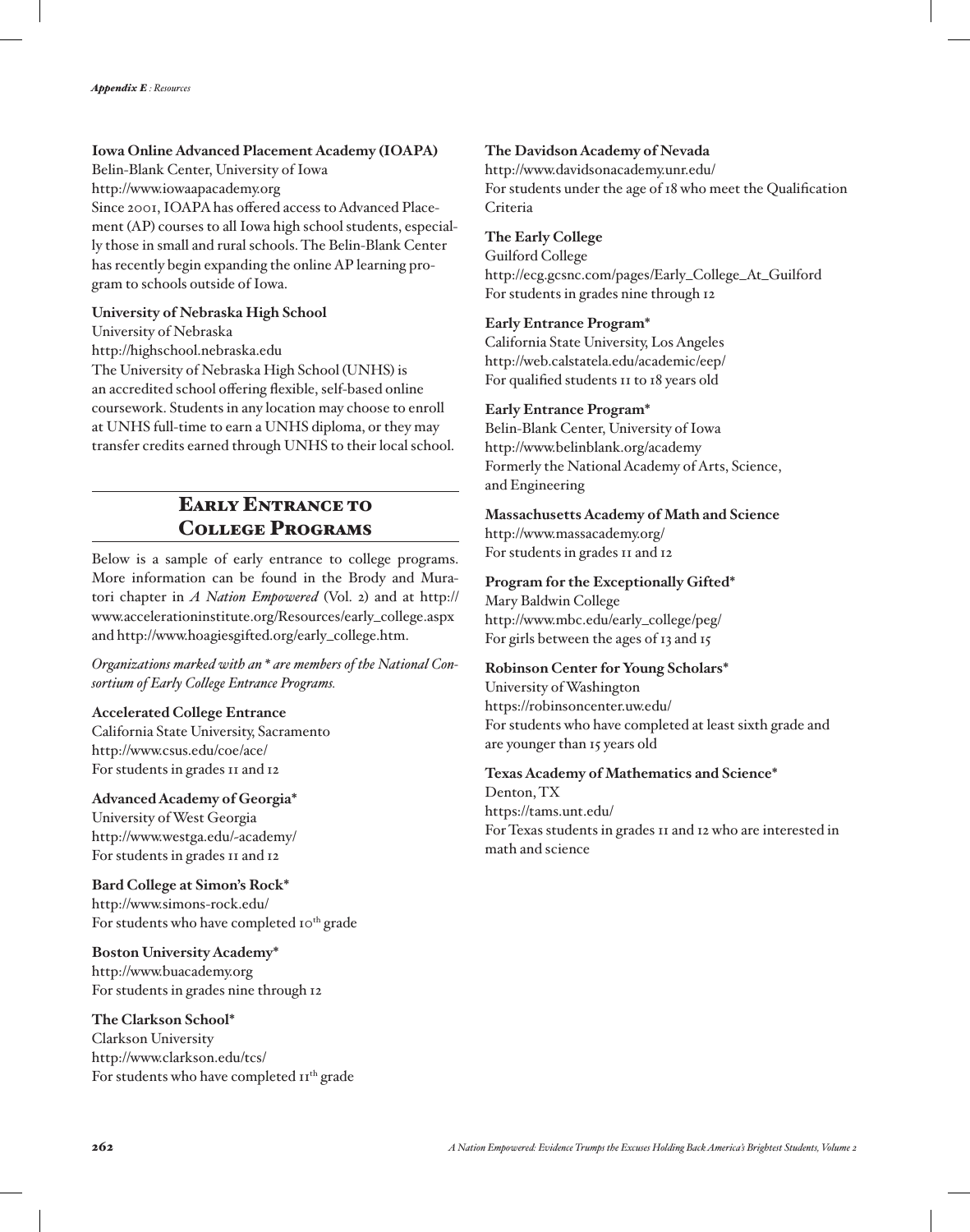# **ORGANIZATIONS**

Most states have an organization to promote advocacy for gifted and talented students at the state and local level; provide pre-service and in-service training in gifted education; and support parent/community awareness, education, and involvement. See the NAGC website for specific information by state.

# **National Association for Gifted Children (NAGC)**

# http://www.nagc.org

NAGC is a non-profit organization dedicated to serving parents, educators, community leaders, and other professionals who work on behalf of gifted children. It hosts an annual convention and publishes several periodicals. In addition, most states have an NAGC-affiliated state organization, and the NAGC website offers state-specific policies and information.

### **American Psychological Association (APA) Center for Gifted Education Policy (CGEP)**

http://www.apa.org/ed/schools/gifted/index.aspx The mission of the CGEP is to generate public awareness, advocacy, clinical applications, and cutting-edge research ideas that will enhance the achievement and performance of children and adolescents with special gifted and talents.

#### **The Association for the Gifted (TAG)**

http://cectag.com/

TAG is a special interest division of the Council for Exceptional Children (CEC). It promotes the welfare and education of children and youth with gifts, talents, high potential, and those who are twice-exceptional.

## **Supporting Emotional Needs of the Gifted (SENG)**: http://sengifted.org/

The mission of SENG is to foster environments in which all gifted children and adults can understand and accept themselves and be understood, valued, and supported by others.

# **PERIODICALS**

## *Connecting for High Potential*

http://www.nagc.org/resources-publications/nagcpublications/connecting-high-potential This publication from the National Association for Gifted Children is designed to bridge the gaps between parents and teachers of gifted children and to offer opportunities to examine each perspective.

*Gifted Child Quarterly (GCQ)*: http://www.nagc.org/resources-publications/nagc-publications/gifted-child-quarterly GCQ is the scholarly journal of the National Association for Gifted Children. It contains articles of interest to professionals and those with some experience in the field of gifted education.

### *Gifted Child Today (GCT)*

#### http://gct.sagepub.com/

GCT provides practical advice about teaching and parenting gifted and talented children. Articles cover topics relevant for parents, teachers, and administrators of gifted students.

#### *Imagine*

http://cty.jhu.edu/imagine/index.html

Imagine is written for students in grades 7-12, and is published by the Johns Hopkins University Center for Talented Youth.

#### *Journal for the Education of the Gifted (JEG)* http://jeg.sagepub.com/

JEG is the official publication of The Association for the Gifted (a division of the Council for Exceptional Children). It presents information and research on the educational and psychological needs of gifted and talented children.

## *Parenting for High Potential*

http://www.nagc.org/resources-publications/nagcpublications/parenting-high-potential This magazine is published by NAGC and designed for parents.

#### *Roeper Review*

#### http://www.roeper.org/Roeper-Review This publication is designed for professionals and includes articles that are research-based and often deal with both

# *Understanding Our Gifted*

theoretical and practical issues.

http://www.ourgifted.com/

This online journal is published quarterly, and each issue focuses on a different gifted education topic.

#### *Vision*

#### http://www.belinblank.org/newsletter

*Vision* is the monthly newsletter from the Connie Belin & Jacqueline N. Blank International Center for Gifted Education and Talent Development.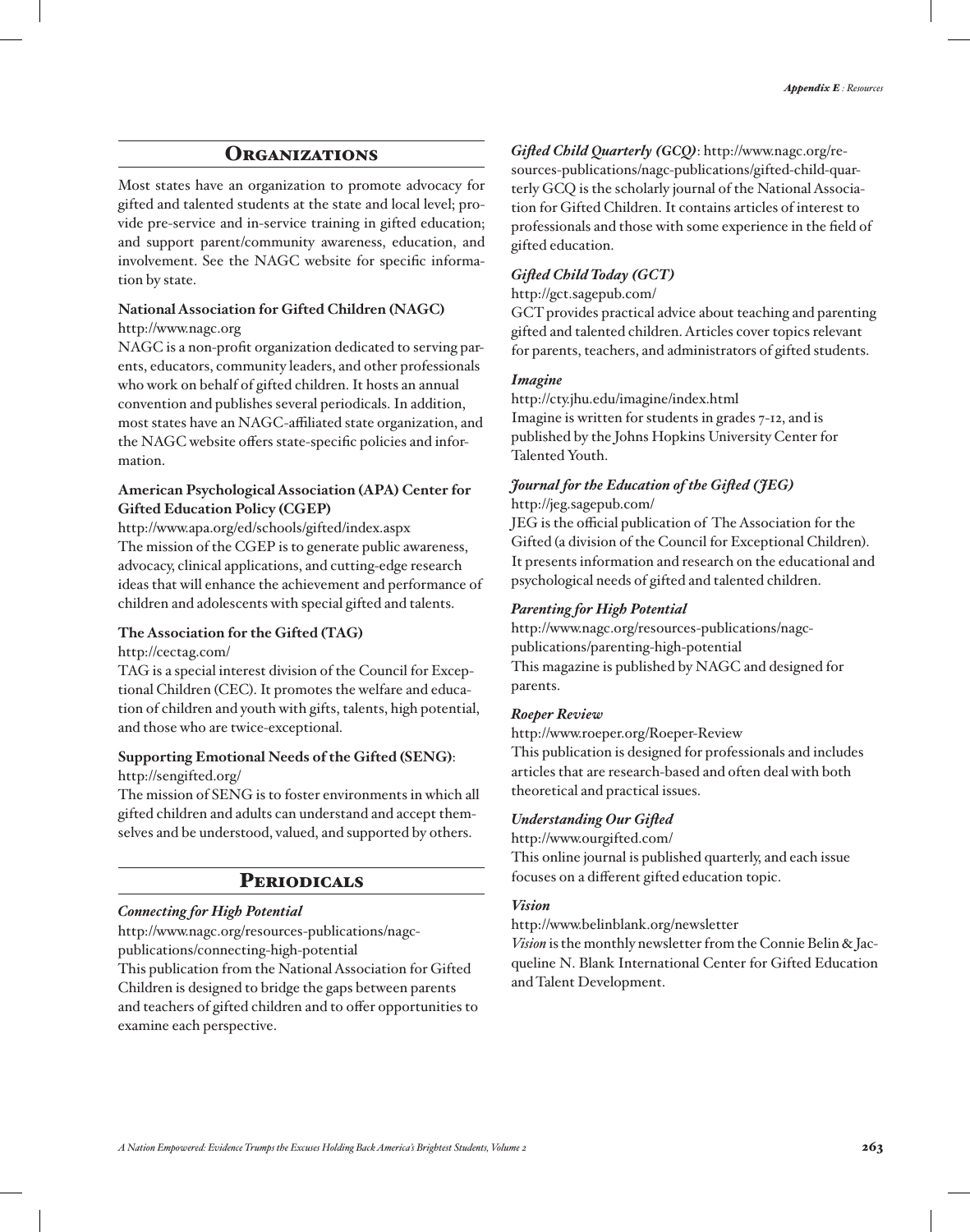# WEB AND PRINT RESOURCES

#### **The Acceleration Institute**

(formerly the Institute for Research and Policy on Acceleration), a project of the Belin-Blank Center for Gifted and Talented Education, the University of Iowa http://www.accelerationinstitute.org

This website is home to many resources that are useful for making acceleration decisions, developing acceleration policies, and examining specific forms of acceleration. The watershed publication on acceleration, *A Nation Deceived: How Schools Hold Back America's Brightest Students*, can be downloaded for free. A PowerPoint presentation discussing acceleration is available for download. The Policy section provides information about state legislation regarding acceleration for all 50 U.S. states that can inform parents and educators interested in acceleration. The downloadable *Guidelines for Developing an Academic Acceleration Policy* may be of assistance to school personnel who are considering creating a policy. Also found on this website are acceleration stories: personal anecdotes from parents, teachers and students who have had experiences with acceleration.

#### **Academic Earth**

http://academicearth.org/

A collection of free online college courses from many universities. Courses include biology, chemistry, computer science, engineering, mathematics, physics, and psychology.

#### **ALEKS**

#### http://www.aleks.com

Web-based assessment and learning system that uses adaptive questioning to determine what a student knows and doesn't know in a course. ALEKS then instructs the student on the topics he or she is most ready to learn.

#### **Cogito**

https://cogito.cty.jhu.edu/

Sponsored by the Center for Talented Youth at Johns Hopkins University, this website connects exceptional students from around the world who love science, technology, engineering and math. Students can participate in online interviews with mathematicians and scientists; view science and math-related news articles, essays, videos and blogs; and access a database of academic programs and math and science competitions. Cogito also includes members-only discussion forums.

# **Davidson Gifted Database**

http://www.davidsongifted.org/db/

This database features an online article library, searchable resources for and about gifted students, gifted education

state policy information, and a gifted issues discussion forum.

# *Developing Math Talent: A Comprehensive Guide to Math Education for Gifted Students in Elementary and Middle School (2nd ed.)*

By Assouline, S., and Lupkowski-Shoplik, A. (2011). Published by Prufrock Press (Waco, TX). This handbook integrates the unique roles of educators and parents in responding to the exceptional needs of mathematically talented students.

## **Educational Opportunity Guide**

https://eog.tip.duke.edu/guide/search This guide is updated annually by Duke University's Talent Identification Program (TIP). It lists many summer and school-year programs throughout the country.

# **Federal Registry for Educational Excellence (FREE)**

http://free.ed.gov/

The FREE website compiles digital teaching and learning resources.

## *Genius Denied*

http://www.geniusdenied.com

By Davidson, J., & Davidson, B. (2004). Published by Simon and Schuster (New York). Additional resources, blogs, news, and other information are listed on the website.

# **The Hoagies Gifted Education Page**

http://www.hoagiesgifted.org

This website hosts a wide variety of resources for parents of gifted students, educators and professionals working with gifted students, and gifted kids and teens.

#### **IDEAL Solutions for STEM Acceleration**

http://www.idealsolutionnsstem.com

This is an online tool that assists parents and educators in making decisions about academically talented students. Teachers can gain research-supported recommendations regarding students' readiness for acceleration in STEM subjects. Recommendations are aligned with national standards. The goal is to assist school personnel with accelerated placement in STEM subjects so they can feel confident that their placement decisions are supported by research.

#### *Iowa Acceleration Scale, 3rd Edition*

http://accelerationinstitute.org/Resources/IAS.aspx Developed by Susan Assouline, Nicholas Colangelo, Ann Lupkowski-Shoplik, Jonathan Lipscomb, and Leslie Forstadt (2009). Published by Great Potential Press (Scottsdale, AZ). This instrument provides a systematic and thorough method of decision-making for educators and parents